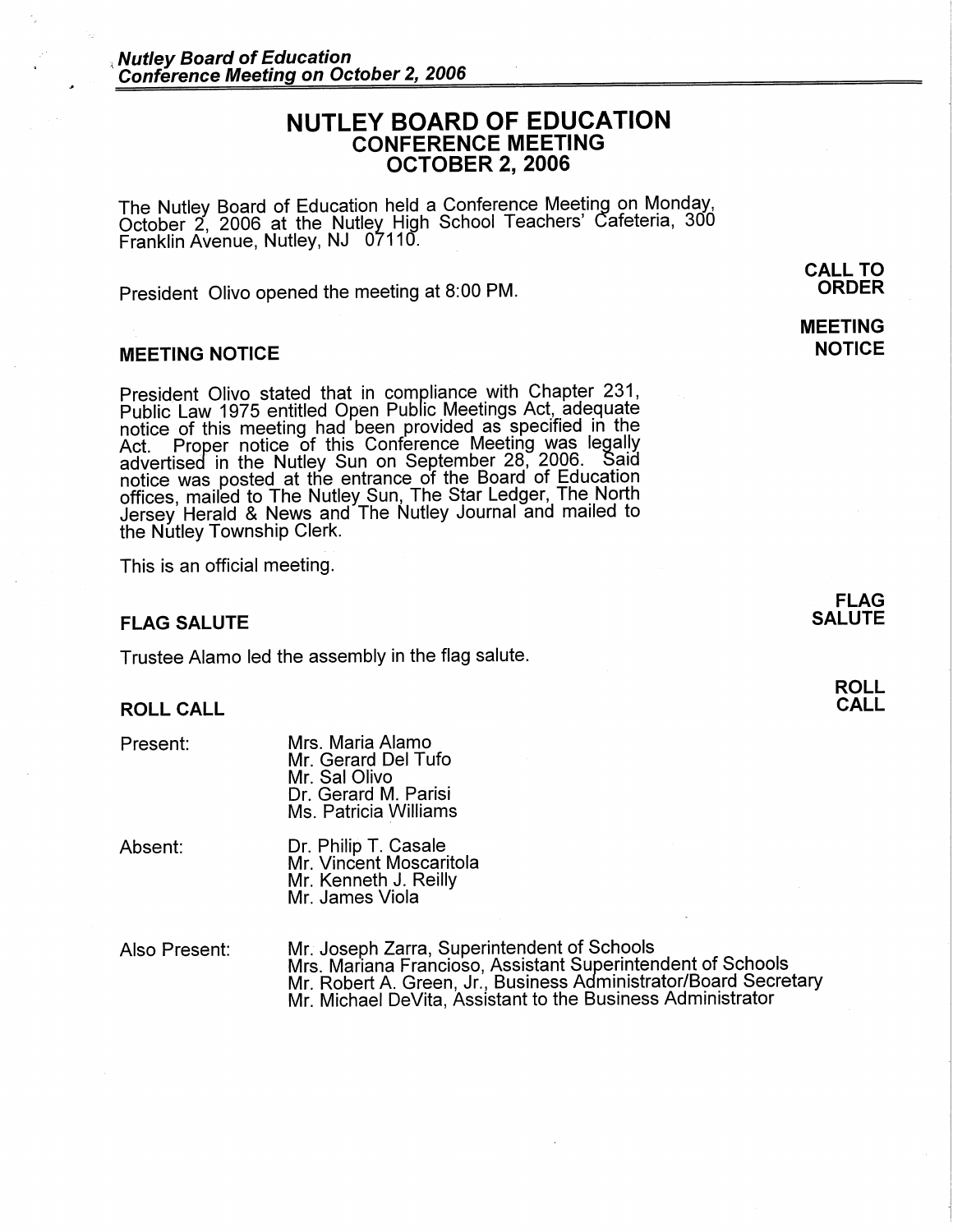Mr. Zarra mentioned an in-service this Friday for teachers. Mrs. Francioso gave a brief overview of the in-service.

Trustee Alamo thanked Mrs. Francioso on the academic reports put forth to the committee and stated that the district is making great progress.

Mrs. Francioso gave a detailed explanation of No Child Left Behind.

Trustee Alamo also complimented Mrs. Bruder for her contributions to the district.

Mr. Zarra also thanked Mrs. Bruder and Mrs. Francioso for their hard work.

Time was allowed for comments and questions from the Board.

### **Committee Reports**

....

Trustee Del Tufo - Facilities Committee

President Olivo inquired about the following items:

-Music in the Oval

-Mayor's Fitness Program<br>-Dowling Food Service

-Recognition of Oval Donations at the 10/16/06 Meeting

Trustee Alamo spoke of the dinner she and Mr. Zarra attended through the Essex County School Board's Association (ECSBA).<br>She also spoke about the ECSBA dinner on November 16, 2006<br>being hosted by the Nutley School District. The dinner will be being hosted by the Nutley School District. The dinner will be catered by our culinary arts program.

Trustee Del Tufo suggested bringing the final report of Yantacaw School to the state level for an improvement in school inspections.

Trustee Parisi spoke on the following subjects:

-Special Education and a revenue generating mechanism -Asked for the "Zero Policy" to be reviewed by non-policy committee members before the October 16, 2006 meeting<br>-Possible schedule conflict on the date of the referendum

Trustee Alamo requested information on an overseas trip for Board review.

President Olivo inquired on the Washington School piano and dress code.